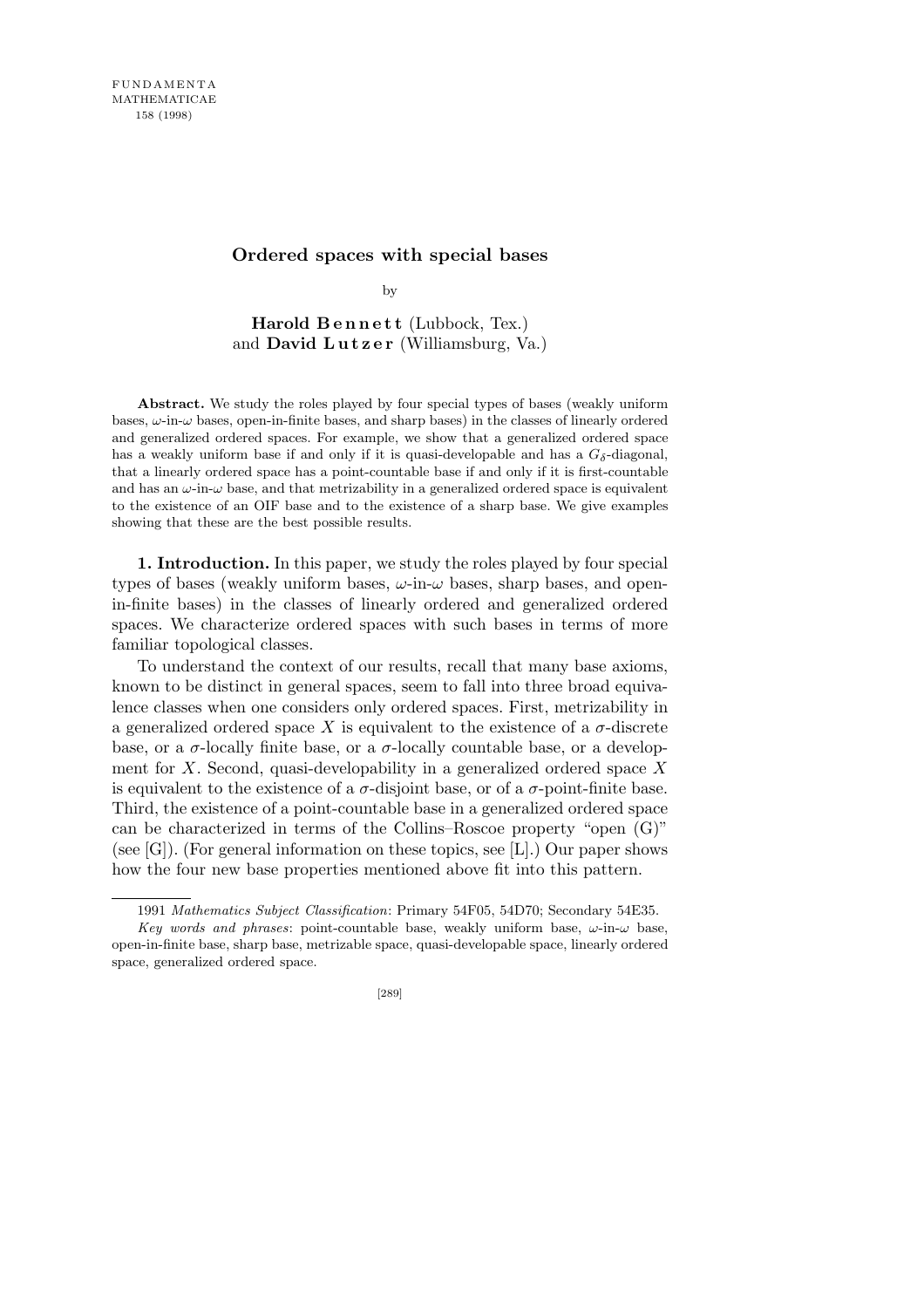We begin Section 2 by characterizing generalized ordered spaces with weakly uniform bases. Heath and Lindgren  $[HL]$  defined a collection  $C$  in a space X to be *weakly uniform* provided that for every pair  $x \neq y$  of elements of *X*, the set  $\{C \in \mathcal{C} : \{x, y\} \subseteq C\}$  is finite. They noted that a space with a weakly uniform base has a  $G_{\delta}$ -diagonal, so that in the category of linearly ordered spaces, the existence of a weakly uniform base is equivalent to metrizability. In [HL], the familiar Michael line is cited to show that the analogous assertion fails for generalized ordered spaces. In 2.3 we prove:

1.1. Theorem. *A generalized ordered space has a weakly uniform base if and only if it has a σ-disjoint base* (*equivalently*, *is quasi-developable*) *and has a Gδ-diagonal.*

Combined with examples in Section 2, our results show that among generalized ordered spaces, the existence of a weakly uniform base lies strictly between metrizability and quasi-developability. Later, in Corollary 2.7 we show:

1.2. Corollary. *Any dense-in-itself generalized ordered space with a weakly uniform base is metrizable.*

Also in Section 2 we study the role of OIF and sharp bases among generalized ordered spaces. The notion of an OIF base is due to Balogh who, in a private communication, defined an *open-in-finite* (OIF) collection to be a collection  $\mathcal C$  such that if  $U$  is any non-empty open subset of  $X$ , then  $U$ is a subset of at most finitely many members of *C*. It is easy to prove that any metric space, and indeed any metacompact Moore space, has an OIF base, i.e., an OIF collection that is a base for the space, and that a compact Hausdorff space is metrizable if and only if it is first-countable and has an OIF base. Furthermore, Balogh noted that for any  $\kappa$ , the standard base for the compact space  $\{0,1\}^{\kappa}$  is an OIF base. Arkhangel'skiĭ (see [AJRS]) introduced the notion of a *sharp base* for a space *X*, namely a base *B* for *X* with the property that if  $U_j$  is a sequence of distinct members of  $\mathcal{B}$ , each containing the point *x*, then  $\{\bigcap\{U_j : 1 \leq j \leq n\} : n \geq 1\}$  is a local base at *x*. In 2.6 we show:

1.3. Theorem. *For a generalized ordered space X*, *the following are equivalent*:

- (a) *X is metrizable*;
- (b) *X has an OIF base*;
- (c) *X has a sharp base.*

In Section 3 we consider a generalization of a point-countable base introduced by Arkhangel'ski˘ı, Just, Reznichenko, and Szeptycki [AJRS]: a base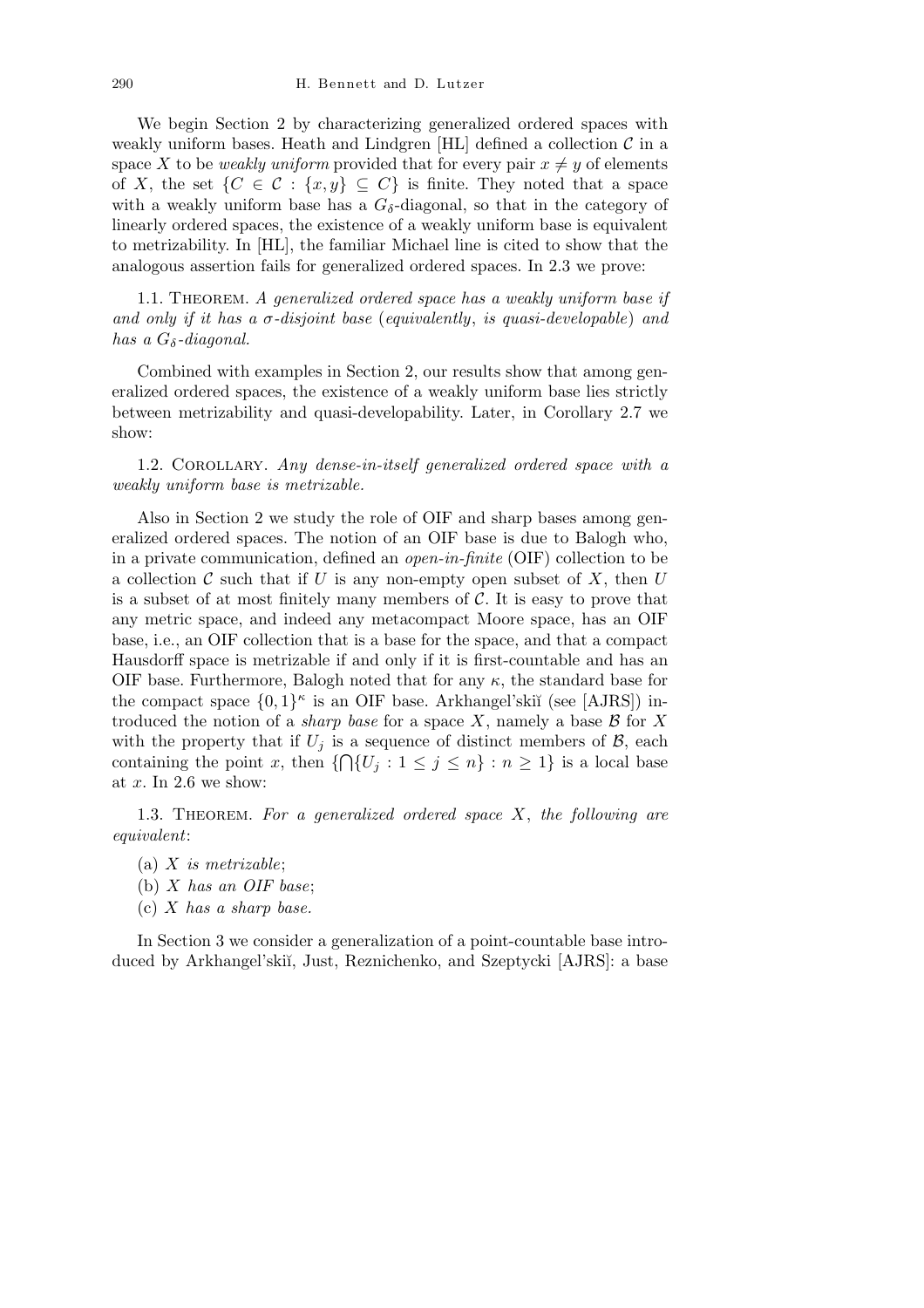*B* for a space *X* is an  $\omega$ *-in-* $\omega$  *base* if, for each infinite subset  $A \subseteq X$ , the collection  ${B \in \mathcal{B} : A \subseteq B}$  is countable. In 3.3 we prove:

1.4. Theorem. *A linearly ordered topological space has a point-countable base if and only if it is first-countable and has an ω-in-ω base.*

That result contrasts sharply with the situation in arbitrary spaces, and even in generalized ordered spaces, as can be seen from 3.1 and 3.4 where we prove:

1.5. Example. *There exist a linearly ordered space X and a first-countable generalized ordered space Y such that both X and Y have ω-in-ω bases but neither has a point-countable base. Indeed*, *both X and Y have a base with the property that only countably many members of the base contain any two distinct points of the space.*

However,  $\omega$ -in- $\omega$  bases do have some interesting consequences in generalized ordered spaces (and in monotonically normal spaces) because in Section 3 we also show that the existence of an *ω*-in-*ω* base for a generalized ordered space (or for a monotonically normal space) guarantees paracompactness.

Recall that a *generalized ordered space* (GO-space) is a Hausdorff space equipped with a linear order such that the topology has a base whose members are order-convex. Such spaces may be characterized as being those topological spaces that can be embedded in some linearly ordered topological space with its usual open interval topology. A reference for the ordered space notation and terminology used in this paper is [L]. Also recall that a space X is *quasi-developable* [B] if there is a sequence  $\mathcal{G}(n)$  of collections of open subsets of *X* such that if *U* is open and  $p \in U$ , then for some *n* we have  $p \in \text{St}(p, \mathcal{G}(n)) \subseteq U$ . Throughout this paper, we will reserve the symbols  $\mathbb{R}, \mathbb{P}, \mathbb{Q}$ , and  $\mathbb{Z}$  for, respectively, the sets of real, irrational, and rational numbers, and the set of integers.

We want to thank K. P. Hart, whose comments significantly shortened and simplified the proofs of our main results.

## **2. Weakly uniform, OIF, and sharp bases in GO-spaces**

2.1. Lemma. *Let C be a collection of convex subsets of a GO-space X. Then C is σ-star-finite* (*and hence σ-point-finite*) *if either of the following holds*:

- (a) *C is a weakly uniform collection*; *or*
- (b) *C is an OIF collection of open subsets of X.*

P r o o f. First, observe that if  $\mathcal{E} \subseteq \mathcal{C}$ , then each member of  $\mathcal{E}$  is contained in a maximal member (with respect to  $\subseteq$ ) of  $\mathcal{E}$ , because otherwise we could find a strictly increasing sequence  $E_n \in \mathcal{E}$ . But that is impossible in the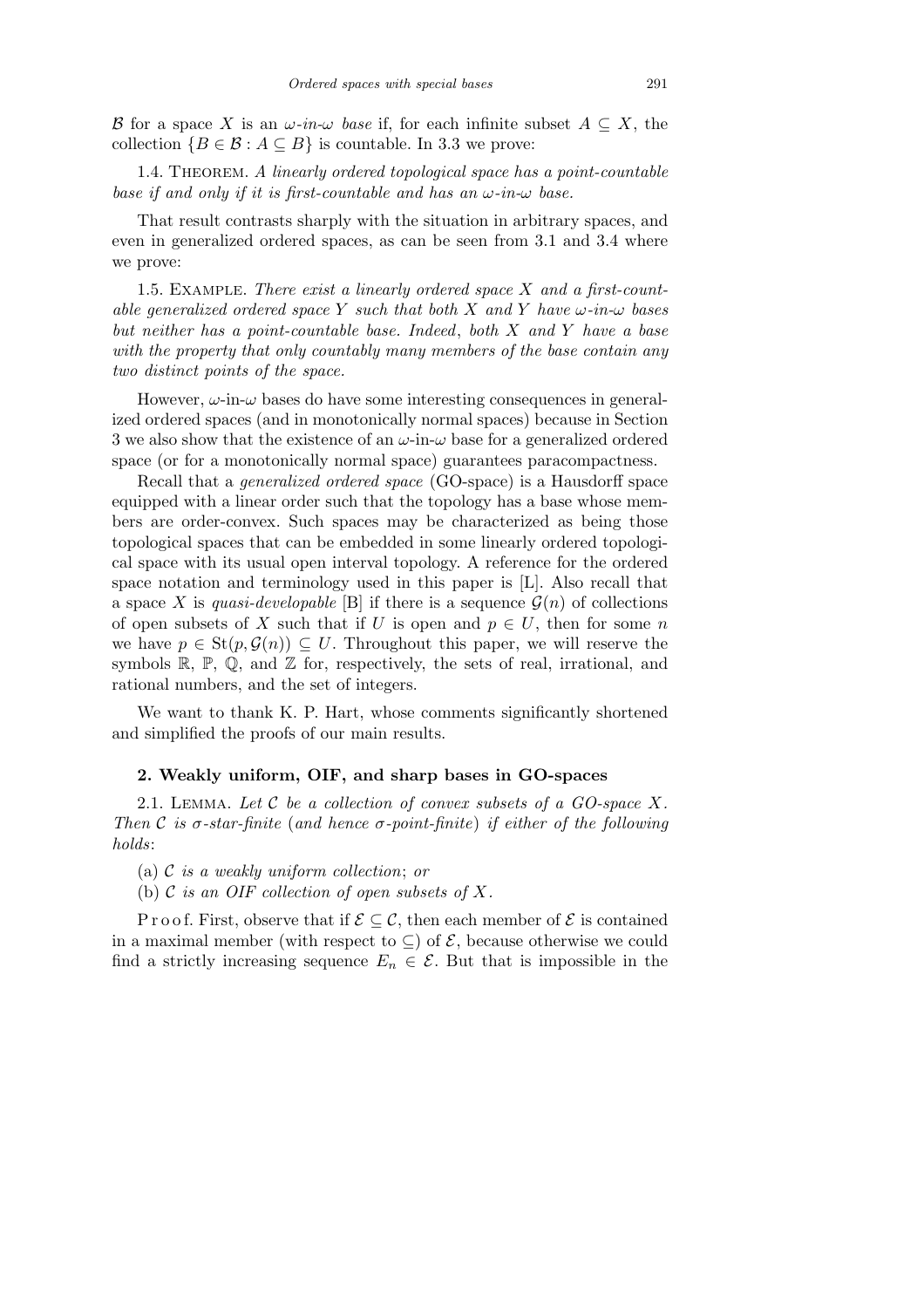case where  $\mathcal C$  is weakly uniform (because  $E_2$  has at least two points and is contained in infinitely many other members of  $C$ ), and also impossible if  $C$ is an OIF collection of open sets.

Let  $\mathcal{B}_0 = \{C \in \mathcal{C} : |C| = 1\}$ . Clearly,  $\mathcal{B}_0$  is star-finite (i.e., each member of  $\mathcal{B}_0$  meets only a finite number of other members of  $\mathcal{B}_0$ ). Further, any member of  $C - B_0$  has at least two points. For each  $n \geq 0$ , let  $B_{n+1}$  be the collection of all maximal members of  $C - \bigcup \{B_k : 0 \le k \le n\}$ . We claim that *C* =  $\bigcup \{B_k : k \geq 0\}$ . For suppose there is a set  $C \in \mathcal{C} - \bigcup \{B_k : k \geq 0\}$ . Then *C* =  $\bigcup{\{B_k : k \ge 0\}}$ . For suppose there is a set  $C \in C - \bigcup{\{B_k : k \ge 0\}}$ . Then<br>  $|C| \ge 2$  and for each  $k \ge 0$ ,  $C \in C - \bigcup{\{B_j : 0 \le j \le k\}}$ . Hence there is a maximal member  $B_{k+1}$  of  $C - (\mathcal{B}_0 \cup \ldots \cup \mathcal{B}_k)$  that contains *C*. The sets  $B_k$ are clearly distinct, and that is impossible if  $\mathcal{C}$  is an OIF collection of open sets, or if C is a weakly uniform collection. Thus  $C = \bigcup \{ \mathcal{B}_k : k \geq 0 \}.$ 

We already know that  $\mathcal{B}_0$  is star-finite, so fix  $k \geq 1$ . We begin with a sequence of claims, each easy but somewhat tedious to verify.

CLAIM 1. If  $C_1$  and  $C_2$  are distinct members of  $\mathcal{B}_k$ , then  $C_1 - C_2$  and  $C_2 - C_1$  are non-empty convex sets.

CLAIM 2. If  $C_1$  and  $C_2$  are distinct members of  $\mathcal{B}_k$ , then every point of  $C_1 - C_2$  lies below every point of  $C_2 - C_1$ , or vice versa, because  $C_1 - C_2$ and  $C_2 - C_1$  are disjoint convex sets.

For distinct  $C_1, C_2 \in \mathcal{B}_k$ , define  $C_1 \prec C_2$  to mean that every point of  $C_1 - C_2$  lies below every point of  $C_2 - C_1$ .

CLAIM 3.  $\prec$  is a linear ordering of  $\mathcal{B}_k$ .

CLAIM 4. Suppose  $C_1$  *≺*  $C_2$  in  $\mathcal{B}_k$  and  $p \in C_1 \cap C_2$ . Then  $C_1 - C_2 \subseteq \{ \leftarrow, p \}$ and  $C_2 - C_1 \subseteq [p, \rightarrow]$ .

CLAIM 5. Suppose  $C_1 \prec C_2$  in  $\mathcal{B}_k$ . Then every point of  $C_1$  is less than every point of  $C_2 - C_1$  and every point of  $C_1 - C_2$  is less than every point if  $C_2$ . Consider the assertion for  $C_1$  and  $C_2 - C_1$ . Observe that  $C_1 = (C_1 -$ *C*<sub>2</sub>) ∪ (*C*<sub>1</sub> ∩ *C*<sub>2</sub>). Let *p*  $\in$  *C*<sub>1</sub> and *q*  $\in$  *C*<sub>2</sub> − *C*<sub>1</sub>. If *p*  $\in$  *C*<sub>1</sub> − *C*<sub>2</sub>, then *C*<sub>1</sub>  $\prec$  *C*<sub>2</sub> yields  $p < q$ , and if  $p \in C_1 \cap C_2$ , then Claim 4 yields  $p < q$ .

Using those claims about  $\prec$ , we show that  $\mathcal{B}_k$  is star-finite. For contradiction, suppose there is a set  $B_0 \in \mathcal{B}_k$  such that the collection  $\mathcal{D} = \{C \in \mathcal{B}_k :$ *B*<sub>0</sub>∩*C*  $\neq$   $\emptyset$ } is infinite. Consider  $\mathcal{R}$  = {*C*  $\in$  *D* : *B*<sub>0</sub>  $\prec$  *C*}. If  $\mathcal{R}$  is infinite, then apply the fact that any infinite linearly ordered set has an infinite strictly monotonic sequence. Choose such a sequence  $\{D_n : n \geq 1\}$  in  $(\mathcal{R}, \prec)$ .

First consider the case where  $D_n \prec D_{n+1}$  for each  $n \geq 1$ . Fix points  $p \in D_1 - B_0$ ,  $q \in D_2 - D_1$  and  $r \in D_3 - D_2$ .

CLAIM 6.  $p < q < r$ . Because  $p \in D_1 \cap D_2$  and  $D_1 \prec D_2$ , Claim 4 shows that  $q \in D_2 - D_1 \subseteq [p, \to],$  so that  $p < q$ . Next,  $q \in D_2 - D_1 \subseteq D_2$  and  $r \in D_3 - D_2$ , so that applying Claim 5 to  $D_2 \prec D_3$  gives  $q < r$ .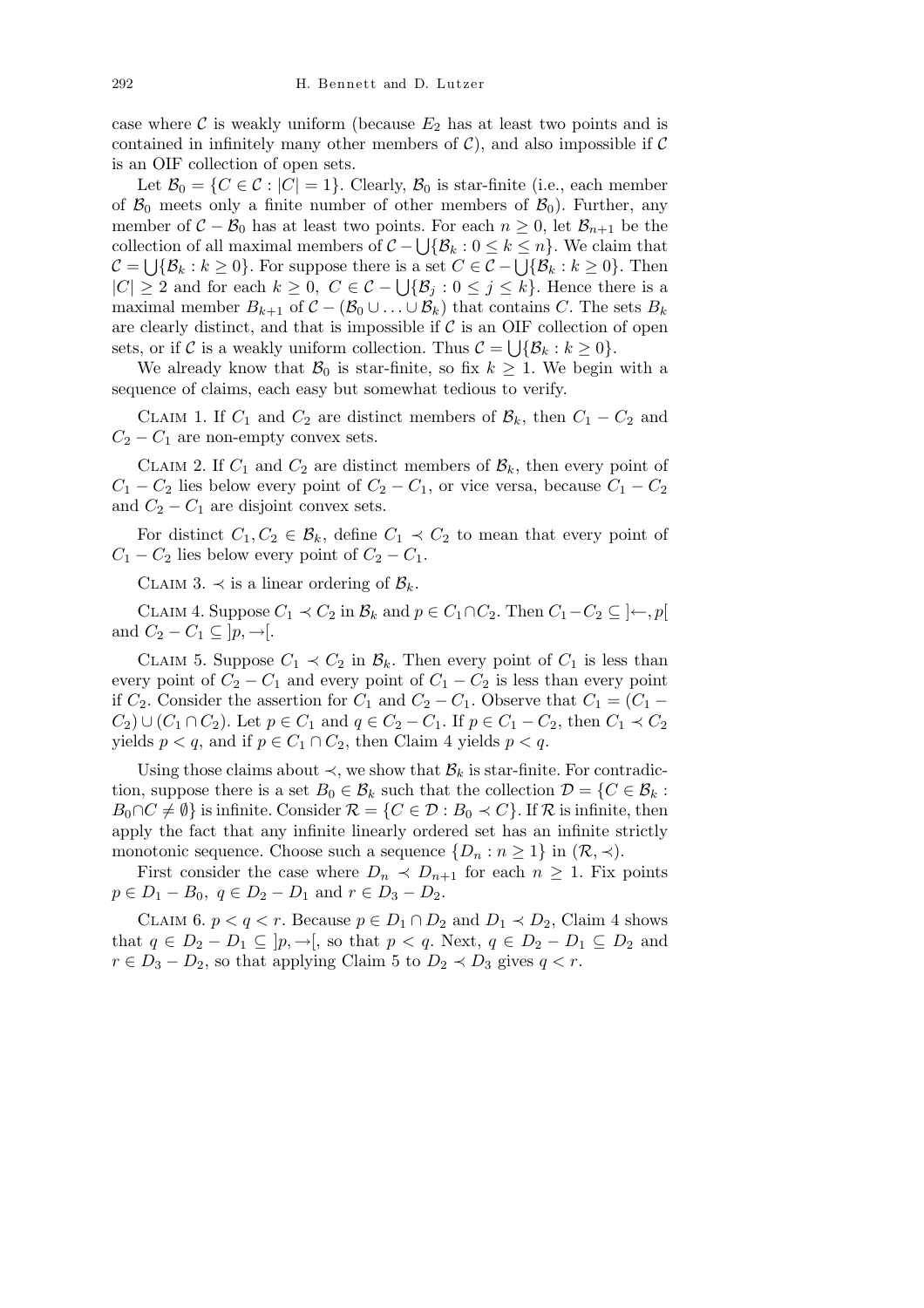CLAIM 7. For each  $n \geq 3$ ,  $r \in D_n$ . Otherwise, there would be a first  $n \geq 3$ with  $r \notin D_n$ . Then  $n \geq 4$  and  $r \in D_{n-1} - D_n$ . Because  $p \in D_n \cap D_{n-1}$ , Claim 4 yields  $D_{n-1} - D_n$  ⊆  $\}$ *←*, *p*[ so that *r < p*, and that contradicts Claim 6.

Because each  $D_n$  is convex, Claim 7 yields  $q \in [p, r] \subseteq [p, r] \subseteq D_n$  for each  $n \geq 3$ . But that is impossible because C is either weakly uniform or is an OIF collection. (In the weakly uniform case, we have shown that the two points *p* and *r* both belong to each  $D_n$  for  $n \geq 3$ , and in the OIF case we have shown that the non-empty open set  $|p, r|$  is contained in each  $D_n$  for  $n \geq 3.$ 

Next consider the case where  $D_{n+1} \prec D_n$  for each  $n \geq 1$ . Then we have  $B_0 \prec D_n$  for each *n* and we choose  $p \in B_0 \cap D_1$ ,  $q \in B_0 \cap D_2$ , and *r* ∈ *B*<sub>0</sub> ∩ *D*<sub>3</sub>. Once again,  $\{p,q,r\}$  ⊂ *D<sub>n</sub>* for each *n* ≥ 3 and, as above, that is impossible.

Therefore  $\mathcal{R}$  is finite. Similarly,  $\mathcal{L} = \{D \in \mathcal{D} : D \prec B_0\}$  is finite. Because *D* =  $\mathcal{L}$  ∪ { $B_0$ } ∪  $\mathcal{R}$ , we see that *D* is finite. Hence  $\mathcal{B}_k$  is star-finite. ■

2.2. Lemma. *Let X be a GO-space and suppose A is either a weakly uniform base or an OIF base. Then the collection B consisting of all convex components of all members of A is a base of the same type*, *and the collection C of all non-degenerate members of B is both σ-star-finite and σ-locally finite in X.*

P r o o f. It is clear that  $\mathcal B$  is a base for  $X$  of the same type as  $\mathcal A$ . Lemma 2.1 shows that  $\mathcal{C} = \bigcup \{ \mathcal{C}_k : k \geq 1 \}$  where each  $\mathcal{C}_k$  is star-finite in X. Thus 2.1 shows that  $C = \bigcup \{C_k : k \geq 1\}$  where each  $C_k$  is star-linite in  $\Lambda$ . Thus  $C_k$  is locally finite at each point of  $\bigcup C_k$ . Because  $\mathcal B$  is a base for *X*, each  $C_k$  is locally limite at each point of  $C_k$ . Because  $S$  is a base for  $\lambda$ , each non-isolated point of  $X$  lies in  $\bigcup C_k$  for each  $k \geq 1$ , showing that every point of  $X$  −  $\bigcup$   $\mathcal{C}_k$  is isolated. Therefore,  $\mathcal{C}_k$  is locally finite at each point of  $X$ .

Lemma 2.1 allows us to characterize GO-spaces with weakly uniform bases as follows:

2.3. Proposition. *A generalized ordered space X has a weakly uniform base if and only if*  $X$  *is quasi-developable and has a*  $G_{\delta}$ -diagonal.

P r o o f. First, suppose that X is quasi-developable and has a  $G_{\delta}$ -diagonal. Because *X* is a GO-space and has a  $G_{\delta}$ -diagonal, *X* is paracompact [L]. Hence we may assume that  $\{\mathcal{G}(n) : n \geq 1\}$  is a  $G_{\delta}$ -diagonal sequence of open covers of *X* such that  $\mathcal{G}(n+1)$  is point-finite in *X*, star-refines  $\mathcal{G}(n)$ , and consists of convex open subsets of  $X$ . Because  $X$  is quasi-developable, *X* has a *σ*-disjoint base, say  $\mathcal{B} = \bigcup \{ \mathcal{B}(n) : n \geq 1 \}$  (see [B], [L]).

For each  $B \in \mathcal{B}(n)$ , let  $\mathcal{H}(B, n) = \{B \cap G : G \in \mathcal{G}(n)\}\$  and let  $\mathcal{H}(n) =$ S  $\{\mathcal{H}(B,n): B \in \mathcal{B}(n)\}\$ . Then  $\mathcal{H}(n)$  is point-finite and  $\mathcal{H} = \bigcup \{\mathcal{H}(n):$  $n \geq 1$ *}* is a base for *X*. If  $\mathcal{L} = \{H_k : k \geq 1\}$  is an infinite collection of distinct members of  $H$ , each containing the point  $p$ , then point-finiteness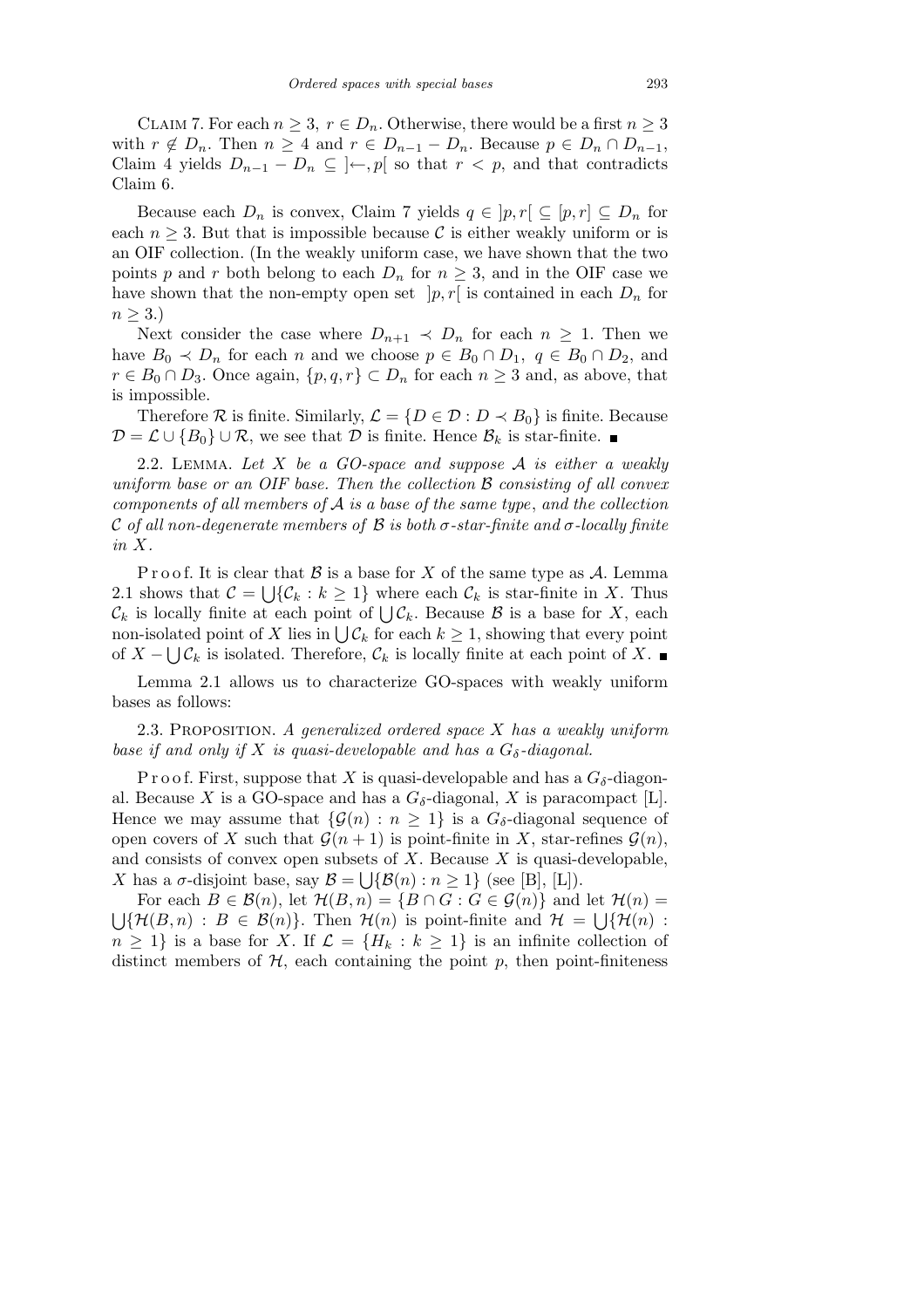of each  $\mathcal{H}(n)$  forces  $\mathcal{L} \cap \mathcal{H}(n) \neq \emptyset$  for infinitely many values of *n*, so that  $p \in \bigcap \{H_k : k \geq 1\} \subseteq \bigcap \{St(p, \mathcal{G}(n)) : n \geq 1\} = \{p\}.$  Thus, *H* is a weakly uniform base for *X*.

To prove the converse, next suppose that *X* has a weakly uniform base. Heath and Lindgren [HL] have shown that *X* has a  $G_{\delta}$ -diagonal. To complete our proof, it will be enough to show that  $X$  has a  $\sigma$ -point-finite base. Let *A* be a weakly uniform base for *X*. By 2.2, the collection of all convex components of members of  $A$  is also a weakly uniform base, and by 2.1 is a *σ*-point-finite collection. Thus, *X* has a *σ*-point-finite base, as required.  $\blacksquare$ 

Our next examples show that the hypotheses of 2.3 cannot be weakened, and that the conclusion of 2.3 cannot be strengthened to metrizability.

2.4. Example. *There is a LOTS that is quasi-developable and does not have a weakly uniform base*, *and a GO-space with a weakly uniform base that is not metrizable.*

P r o o f. As shown by Heath and Lindgren [HL], the Michael line *M* is a GO-space that has a weakly uniform base but is not metrizable. (However, as [HL] noted, a LOTS with a weakly uniform base *is* metrizable.) To obtain an example of a quasi-developable LOTS that does not have a weakly uniform base, consider the lexicographically ordered set  $M^* = (\mathbb{R} \times \{0\}) \cup (\mathbb{P} \times \mathbb{Z})$ . This linearly ordered topological space is not metrizable (because it contains the Michael line *M* as a subspace) and therefore cannot have a  $G_{\delta}$ -diagonal. In the light of [HL], *M<sup>∗</sup>* cannot have a weakly uniform base. However, *M<sup>∗</sup>* is known to be quasi-developable [L].  $\blacksquare$ 

2.5. REMARK. There are two covering properties that are naturally associated with the notion of a weakly uniform base, namely that every open cover  $U$  of X has an open refinement  $V$  with the property that if  $a$  and *b* are distinct points of *X*, then  $\{V \in \mathcal{V} : \{a, b\} \subseteq V\}$  is finite (respectively, countable). An easy Pressing Down Lemma argument shows that no stationary set in a regular uncountable cardinal can have either of these properties. Consequently, any generalized ordered space, or more generally any monotonically normal space, having either of these two properties must be paracompact ([EL], [BR]).

2.6. Theorem. *For any GO-space X*, *the following are equivalent*:

- (a) *X is metrizable*;
- (b) *X has an OIF base*;
- (c) *X has a sharp base.*

P r o o f. Because any metrizable space has a sharp base, (a) implies (c). Thus it will be enough to show that (c) implies (b) and (b) implies (a).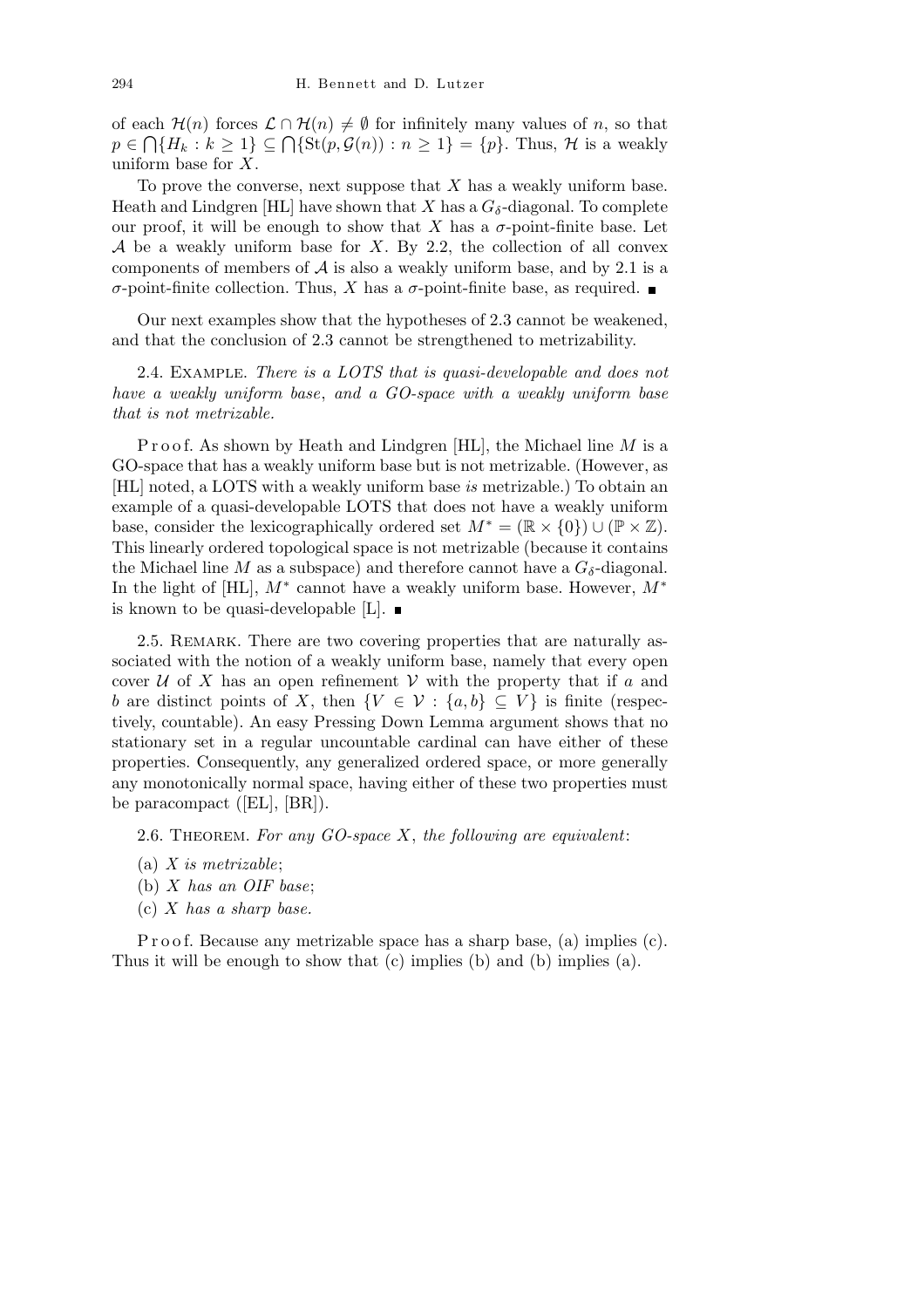To show that (c) implies (b), let *B* be any sharp base for *X*. Because the family of all convex components of members of *B* is also a sharp base for *X*, we may assume that members of *B* are convex. Let *U* be a non-empty open subset of *X*, and (for contradiction) suppose that there is an infinite collection  $C = \{B_n : n \geq 1\}$  of members of *B*, each containing the set *U*. If  $|U| > 1$ , choose two points  $x \neq y$  of *U* and note that no finite intersection of members of  $\mathcal C$  can separate  $x$  and  $y$ , so that the family of finite intersections of members of C is not a base at x. Because  $\mathcal B$  is a sharp base for X, that is impossible. Hence, for some point *p* we have  $U = \{p\}$ . Let  $\mathcal{D}$  be the family of non-degenerate members of *C*. Each of the infinitely many members of *D* meets either  $\vert \leftarrow$ , *p*[ or  $\vert p, \rightarrow \vert$ . Without loss of generality we may assume that the set  $\mathcal{D}^* = \{B_i \in \mathcal{D} : B_i \cap \{+, p \} \neq \emptyset\}$  is infinite. For each  $B_i \in \mathcal{D}^*$ choose  $q_i \in B_i \cap \mathcal{H}$ . Because  $\mathcal B$  is a sharp base, there is a *k* such that  ${B_i \in \mathcal{D}^* : 1 \leq i \leq k} = {p}.$  But that is impossible, because the point  $q = \max\{q_i : i \leq k\}$  lies in  $\bigcap \{B_i \in \mathcal{D}^* : 1 \leq i \leq k\}$  and is less than *p*. That contradiction shows that for any non-void open set *U*, only finitely many members of  $\beta$  can contain  $U$ , i.e., that  $\beta$  is an OIF base for  $X$ .

To prove that (b) implies (a), let *B* be an OIF base for the GO-space *X*. Because of 2.2 we may assume that members of  $\beta$  are convex, and we know that the collection  $\mathcal C$  of all non-degenerate members of  $\mathcal B$  is a base at every non-isolated point of *X* and is  $\sigma$ -locally finite in *X*. Next let  $I_k = \{x \in I : x$ belongs to at most *k* members of  $\mathcal{B}$ . Then  $I_k$  is closed in *X* so that with belongs to at most *k* members of  $B$ *}*. Then  $I_k$  is closed in  $A$  so that with  $\mathcal{I}_k = \{ \{x\} : x \in I_k \}$ , the collection  $\bigcup \{ \mathcal{I}_k : k \geq 1 \}$  is a  $\sigma$ -discrete collection in *X* that contains a base at each isolated point of *X*. Thus, *X* has a  $\sigma$ -locally finite base and is therefore metrizable.  $\blacksquare$ 

Theorem 2.6 allows us to obtain a sharpening of Proposition 2.3 for GO-spaces that are dense-in-themselves, namely:

2.7. Corollary. *Suppose X is a generalized ordered space that has no isolated points and has a weakly uniform base. Then X is metrizable.*

P r o o f. Let B be a weakly uniform base for X. As in 2.2, we may assume that members of  $\beta$  are convex. Any non-empty open set  $U \subseteq X$  has at least two points, so that (as in the proof of 2.6) the family of members of *B* that contain *U* must be finite. Hence  $\beta$  is an OIF base for *X*, so *X* is metrizable.

**3. Point-countable bases in ordered spaces.** A collection *C* of subsets of a space X is an  $\omega$ -in- $\omega$  collection provided, for each infinite subset *A* ⊆ *X*, the collection  $\{C \in \mathcal{C} : A \subseteq C\}$  is countable [AJRS]. We begin with an example showing that point-countable collections and  $\omega$ -in- $\omega$  collections are quite different things, even in a LOTS.

3.1. EXAMPLE. *There is a LOTS with an*  $\omega$ -in- $\omega$  base that is not first*countable*, *and hence does not have a point-countable base.*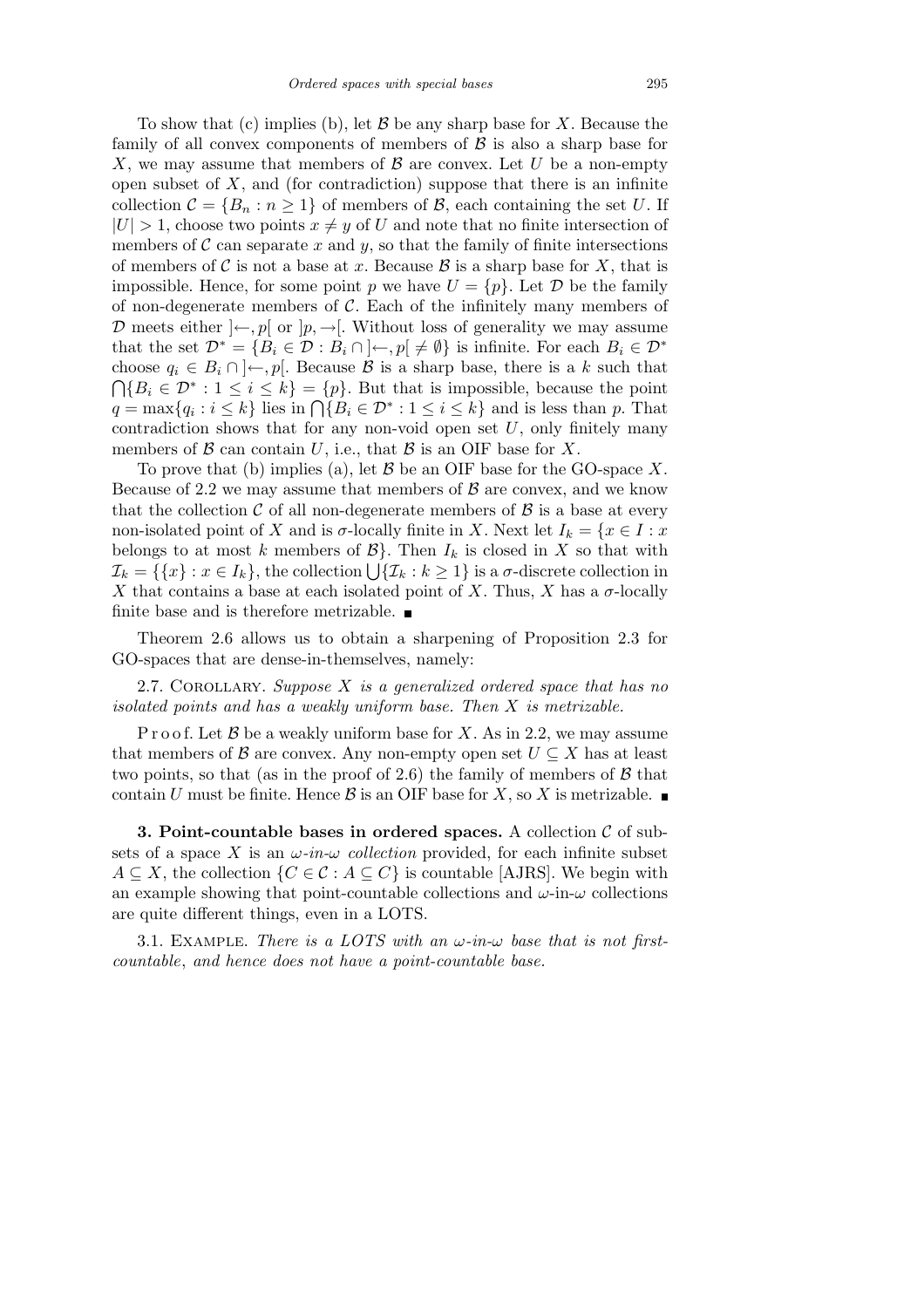Proof. Let  $\mathbb Z$  be the usual set of integers, and let  $X$  be the lexicographically ordered set  $([0, \omega_1] \times \mathbb{Z}) \cup \{(\omega_1, 0)\}\$ endowed with the usual open interval topology of that order. Write  $\Omega = (\omega_1, 0)$  and let  $\mathcal{B} = \{\{p\} : p \in$ *X, p < Ω}∪{*]*p, Ω*] : *p < Ω}*. Clearly, *B* is a base for *X*. Then *B* is an *ω*-in-*ω* base for *X*. In fact we will show more. Let *A* be any subset of *X* with at least two points. Let  $\alpha$  be the least of the first coordinates of points in A. Then  $\alpha < \omega_1$ , so that *A* cannot be a subset of any  $|p, \Omega| \in \mathcal{B}$  where the first coordinate of  $p$  is above  $\alpha$ . Thus,  $A$  is a subset of at most countably many members of  $\beta$ .

The situation in a first-countable LOTS contrasts sharply with 3.1, as can be seen from:

3.2. Proposition. *Let X be a first-countable LOTS and let C be an ω-in-ω collection of convex open subsets of X. Then C is a point-countable collection.*

Proof. For  $p \in X$ , let  $C(p) = \{C \in \mathcal{C} : p \in C\}$ . We will show that each  $\mathcal{C}(p)$  is countable. First consider the case where p is not isolated. Then there is a sequence  $x_k$  of distinct points of  $X$  that converges to  $p$ . Let  $A_n = \{x_k : k \geq n\}$  and observe that if  $C \in C(p)$ , then  $A_n \subseteq C$  for some *n*. Because *C* is an  $\omega$ -in- $\omega$  collection, each  $\mathcal{C}_n = \{C \in \mathcal{C} : A_n \subseteq C\}$  is countable. Because  $C(p) \subseteq \bigcup \{C_n : n \geq 1\}, C(p)$  is countable whenever p is a non-isolated point of *X*.

Next we show that  $\mathcal{C}(p)$  is countable in case p is an isolated point of *X*. Let  $X^+$  denote the usual Dedekind compactification of *X*. For the rest of this proof, interval notation will refer to intervals in  $X^+$ . Each member  $C \in \mathcal{C}(p)$  has the form  $C = [u_C, v_C] \cap X$  where  $u_C, v_C \in X^+ \cup \{\leftarrow, \rightarrow\}.$ Consider the set  $R = \{v_C : C \in C(p)\}$ . We will show that *R* is countable.

In case the set  $[p \rightarrow \infty] \cap X$  is finite, so is *R*. Consider the case where  $[p \rightarrow] \cap X$  is infinite. Then *p* is not the right end point of *X*. Let  $p_0 = p$ . Because  $p_0$  is an isolated point of the LOTS *X*, there is a point  $p_1 \in X$ with  $p_0 \leq p_1$  and  $[p_0, p_1] = \emptyset$ . We will say that  $p_0$  and  $p_1$  are *adjacent points*. For induction, suppose  $n \geq 1$  and that we have defined a strictly increasing sequence  $p_j$  of adjacent points for  $0 \leq j \leq n$ . If  $p_n$  is a limit point of *X*, we define  $q = p_n$  and the induction stops. If  $p_n$  is not a limit point of *X*, then there is a point  $p_{n+1}$  that is the immediate successor of *p<sub>n</sub>* in *X* (because *p<sub>n</sub>* cannot be the right end point of *X* since  $[p \rightarrow ] \cap X$  is infinite), and the induction continues. If  $p_n$  is defined for each  $n \geq 0$ , then let  $q = \sup\{p_n : n \geq 0\}$ , the supremum being taken in the compact space *X*<sup>+</sup>. In either case, we have a limit point  $q \in X^+$  such that  $p < q$  and  $[p, q]$ is countable.

Let  $R_1 = R \cap [p, q]$  and  $R_2 = R \cap [q \rightarrow ]$ . Then  $R = R_1 \cup R_2$ . Clearly,  $R_1$ is countable, so it is enough to show that  $R_2$  is also countable. Fix  $v_C \in R_2$ .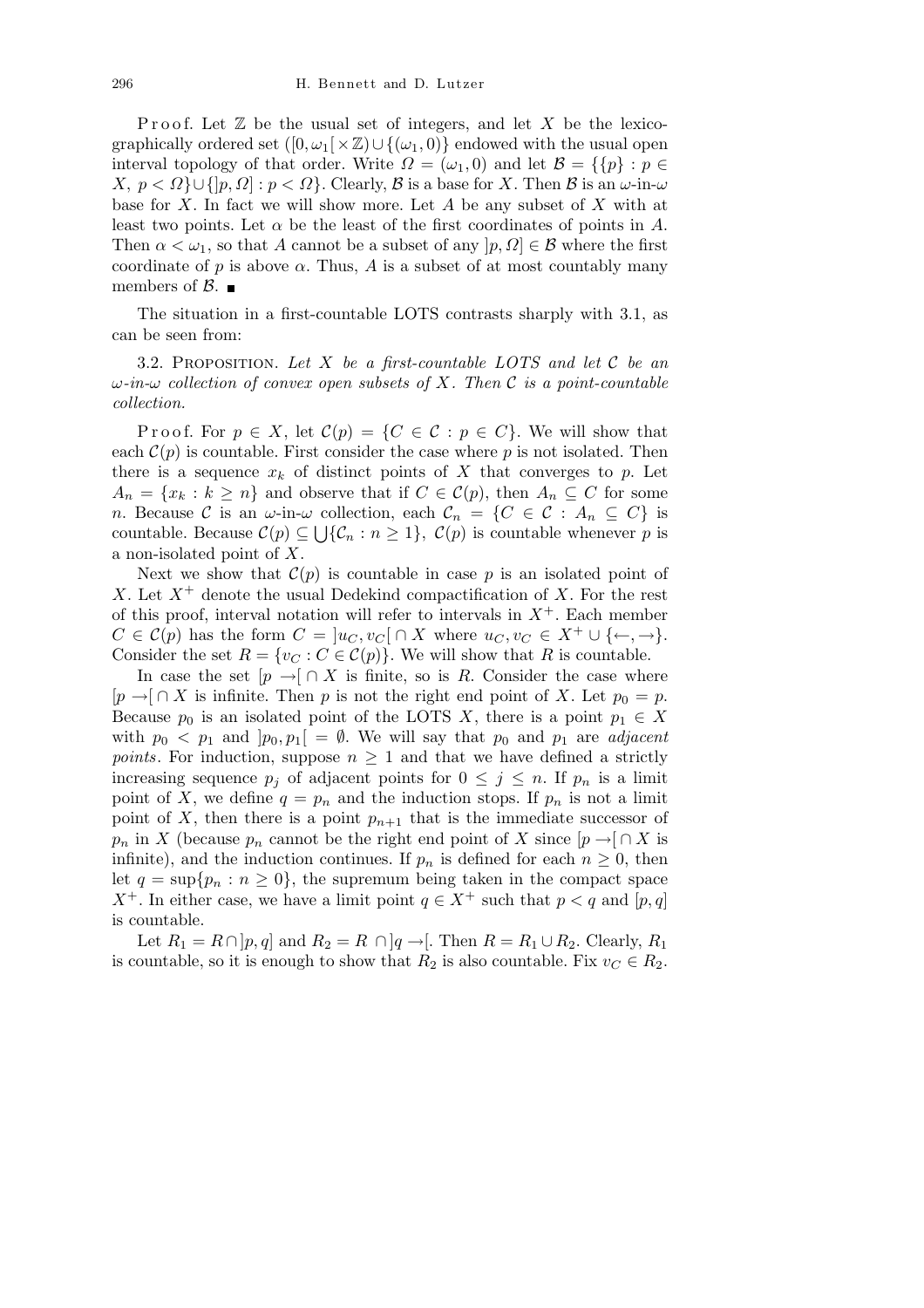Then  $|u_C, v_C| \cap X \in C(p)$  and  $[p, q] \subset |u_C, v_C|$ . There are two cases to consider. If  $q \in X$ , then  $v_C \in R_2$  implies  $|u_C, v_C| \cap X \in C(q)$  and the first part of the proof shows that  $C(q)$  is countable because *q* is not isolated. If  $q \in X^+ - X$ , then the set  $S = X \cap [p, q]$  is infinite so that because  $C$  is an *ω*-in-*ω* collection, the family  $C(S) = {C \in C : S ⊆ C}$  is countable. Observe that  $v_C \in R_2$  implies  $C = (u_C, v_C \cap X) \in C(S)$ . Therefore  $R_2$  is countable. Hence *R* is countable.

A similar argument shows that  $L = \{u_C : C \in C(p)\}\$ is also countable. Hence so is  $\mathcal{C}(p)$ , as required.

We want to thank the referee for pointing out an error in a draft version of this paper in which 3.2 was asserted to hold for collections of open sets that are not necessarily convex. As the referee noted, an uncountable almost disjoint collection of infinite subsets of the usual space of integers is an *ω*-in-*ω* collection of open sets in a first-countable LOTS that is *not* point-countable.

3.3. Corollary. *A LOTS X has a point-countable base if and only if X is first-countable and has an ω-in-ω base.*

P r o o f. First, suppose that *X* has an  $\omega$ -in- $\omega$  base C. If necessary, replace  $\mathcal C$  by the collection  $\mathcal C'$  of all convex components of all members of  $\mathcal C$ , and observe that if  $\mathcal C$  is an  $\omega$ -in- $\omega$  collection, then so is  $\mathcal C'$ . Further, observe that because C is a base for X, so is C'. Apply 3.2 to conclude that  $\mathcal{C}'$  is a point-countable base for *X*. The converse is clear.  $\blacksquare$ 

The role of  $\omega$ -in- $\omega$  bases in generalized ordered spaces, as opposed to LOTS, is more complicated. We begin with an example showing that a first-countable GO-space can have an *ω*-in-*ω* base without having a pointcountable base. The example is a variation on the space known as the "Big Bush" [B2].

3.4. EXAMPLE. *There is a first-countable GO-space X that has an*  $\omega$ -*in-* $\omega$ *base*, *but does not have a point-countable base.*

P r o o f. Let  $\mathbb{R}, \mathbb{P}$ , and  $\mathbb{Q}$  denote the sets of real, irrational, and rational numbers, respectively. Let *X* be the set of all functions  $f : [0, \omega_1] \to \mathbb{R}$  with the property that either  $f(\alpha) \in \mathbb{P}$  for all  $\alpha < \omega_1$  or else there is a  $\beta < \omega_1$ such that  $f([0, \beta]) \subseteq \mathbb{P}$  and  $f(\gamma) = f(\beta) \in \mathbb{Q}$  for each  $\gamma \in [\beta, \omega_1]$ . In the first case we will write  $L(f) = \omega_1$  and in the second  $L(f) = \beta$ . Lexicographically order the set *X*, i.e., if  $f \neq g$  are points of *X*, let  $\gamma$  be the first ordinal where  $f(\gamma) \neq g(\gamma)$ , and define  $f < g$  to mean that, in R,  $f(\gamma) < g(\gamma)$ . This linear ordering induces an open interval topology on *X*, and we modify that topology by declaring that every point *f* with  $L(f) = \omega_1$  is isolated. It is easy to see that the resulting GO-space is first-countable.

Suppose that  $f \in X$  and  $L(f) < \omega_1$ . For each  $n \geq 1$  define two new functions  $f_{-n}$  and  $f_{+n}$  by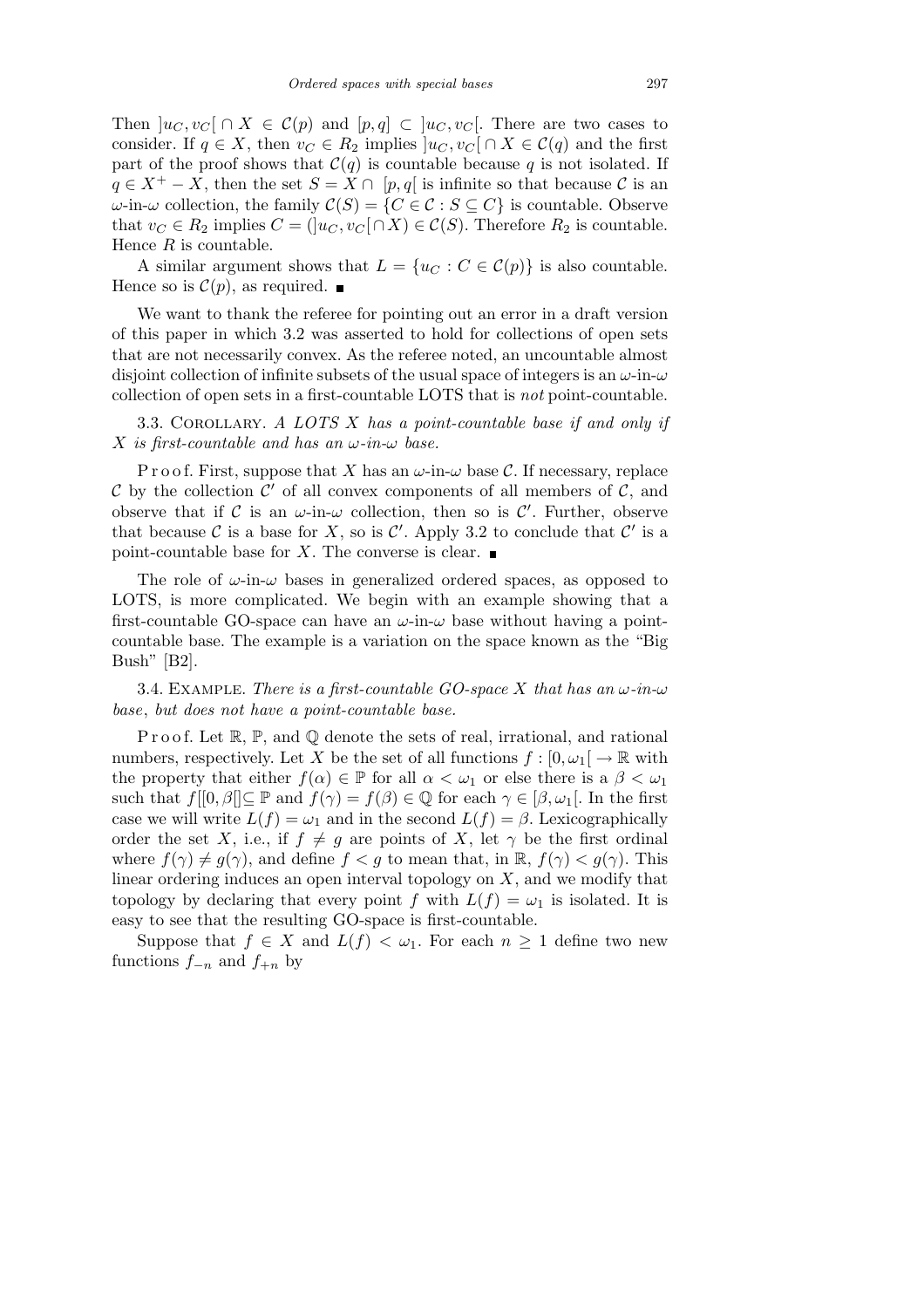$$
f_{-n}(\gamma) = \begin{cases} f(\gamma) & \text{if } \gamma < L(f), \\ f(\gamma) - 1/n & \text{if } L(f) \le \gamma < \omega_1, \end{cases}
$$

$$
f_{+n}(\gamma) = \begin{cases} f(\gamma) & \text{if } \gamma < L(f), \\ f(\gamma) + 1/n & \text{if } L(f) \le \gamma < \omega_1. \end{cases}
$$

It is easy to verify that:

(a) In *X*, if  $q < h < k$  and if  $q(\beta) = k(\beta)$  for each  $\beta < \alpha$ , then  $h(\beta) =$ *g*( $\beta$ ) for each  $\beta < \alpha$ .

Consequently,

(b) In *X* if  $\alpha = L(f) < \omega_1$ , then  $|f_{-n}, f_{+n}| = \{g \in X : g(\beta) = f(\beta) \text{ if }$  $\beta < \alpha$  and  $|f(\alpha) - g(\alpha)| < 1/n$ ; and

(c) The sets  $B(f, n) = |f_{-n}, f_{+n}|$  form a neighborhood base at *f* whenever  $L(f) < \omega_1$ .

Let

$$
\mathcal{B} = \{B(f, n) : f \in X \text{ and } L(f) < \omega_1 \text{ and } n \ge 1\}
$$
\n
$$
\cup \{\{f\} : f \in X \text{ and } L(f) = \omega_1\}.
$$

Clearly,  $\beta$  is a base for *X*. We claim that  $\beta$  is an  $\omega$ -in- $\omega$  collection. We will prove much more, namely that if  $f \neq g$  are points of *X*, then only countably many members of *B* contain  $\{f, g\}$ . To that end, let  $\gamma$  be the first ordinal where *f* and *g* differ. Then  $\gamma < \omega_1$ . Suppose  $B \in \mathcal{B}$  contains both *f* and *g*. Then *B* cannot be a singleton, so *B* must have the form  $B(h, n)$  for some *h* ∈ *X* with  $L(h) < \omega_1$  and some  $n \ge 1$ . We will complete this part of the proof by showing that there are only countably many possible functions *h* with  $\{f, g\} \subseteq B(h, n)$ . First note that  $L(h) \leq \gamma$ . Next observe that the values of *h* on  $[0, L(h)]$  coincide with the values of *f* on  $[0, L(h)]$  and that there are only countably many possibilities for the rational number  $h(L(h))$ . Because  $\gamma < \omega_1$ , we now see that  ${B \in \mathcal{B} : f, g} \subseteq B}$  is a countable collection.

It only remains to observe that no base for the space *X* can be pointcountable. The proof parallels the argument given in [B2] or [BLP].  $\blacksquare$ 

Even though the existence of an  $\omega$ -in- $\omega$  base does not yield a pointcountable base in a GO-space, such bases do have a role to play because they guarantee paracompactness in a GO-space, and in the more general category of monotonically normal spaces. We begin with:

3.5. Lemma. *Let S be a stationary set in an uncountable regular cardinal κ. Then the open cover*  $\mathcal{U} = \{ [0, \alpha] \cap S : \alpha \in S \}$  *has no open refinement that is an ω-in-ω collection.*

Proof. For contradiction, suppose there is an open refinement  $V$  of  $U$ that is an  $\omega$ -in- $\omega$  collection. Let T be the set of non-isolated points of the subspace *S* of  $[0, \kappa]$ . Then *T* is also stationary in  $\kappa$ . Because *V* refines *U*, for